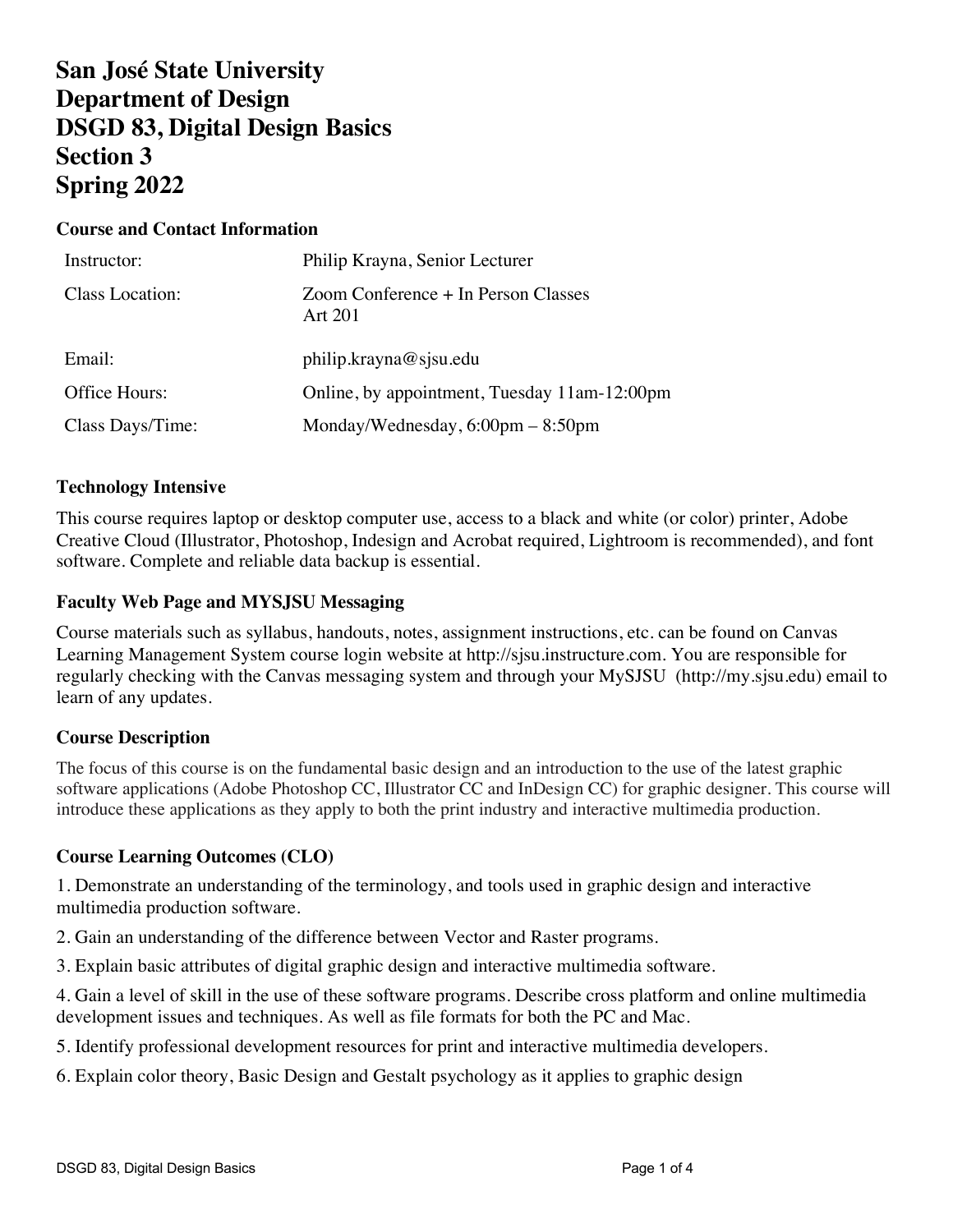# **Course Requirements and Assignments**

This course includes numerous assignments. Final work will be turned in online in PDF format for credit.

Brief in-class exercises and lecture response forms will also be collected relating to all Course Learning Objectives throughout the semester (see below for participation effect on grading).

The University Policy S16-9, Course Syllabi requires the following language to be included in the syllabus:

Success in this course is based on the expectation that students will spend, for each unit of credit, a minimum of 45 hours over the length of the course (normally three hours per unit per week) for instruction, preparation/studying, or course related activities, including but not limited to internships, labs, and clinical practica. Other course structures will have equivalent workload expectations as described in the syllabus.

## **Final Examination or Evaluation**

To aid in the retention of key course material, a written final examination based on overall content of the course will be given at the university-assigned final exam time. The exam will count as a towards your final grade in the class.

# **Grading Policies**

This class will consist of three major graded assignments. In addition, you will be assigned weekly individual and group assignments and activities, which will receive 'points' upon completion. Each project will be graded upon completion and assigned a numeric grade according to the University policy. Failure to submit a project will result in a grade of zero (F) for that assignment, unless prior arrangements have been made (health, family emergency, etc.) **Projects cannot be redone for reevaluation—however, they may be re-submitted at semester's end for portfolio improvement purposes.**

# **Participation Effect on Grading**

Your final grade for the class is calculated by **the sum of the points received for the weekly assignments, the average of your letter graded assignments, as well as factoring in your participation and preparation for the class**. On-time presentation(s) of all preliminary rough designs and final concepts, as well as progress during in-class working sessions will be noted, and count towards participation and preparation). Project scores are averaged and participation is a factor. Bases for the grading are:

# **Grading Scale**

# **A-, A, A+ = Excellence**

Student consistently delivers creative and high quality work and demonstrates the ability to explore alternative options as well as the ability to make intelligent and informed decisions. Student is able to refine final solutions to peer and instructor feedback. Student shows the ability to communicate ideas clearly and completely, both visually and in writing. Well-crafted and informed arguments support all decisions. All projects are complete and on time. Student demonstrates a strong, engaged effort. Student maintains at all times a positive attitude and commitment towards the profession, classmates, the instructor and their own development. Student participates in all regularly scheduled classes. Overall, student meets and exceeds the requirements of the course.

## **B-, B, B+ = Very good work**

Student demonstrates an above average effort in all areas. Work is complete and demonstrates no technical problem areas. Student shows the ability to communicate strong rationale for decisions and demonstrates improvement in all areas of professional development as a designer. Student maintains a positive attitude and involvement in all coursework and class activities.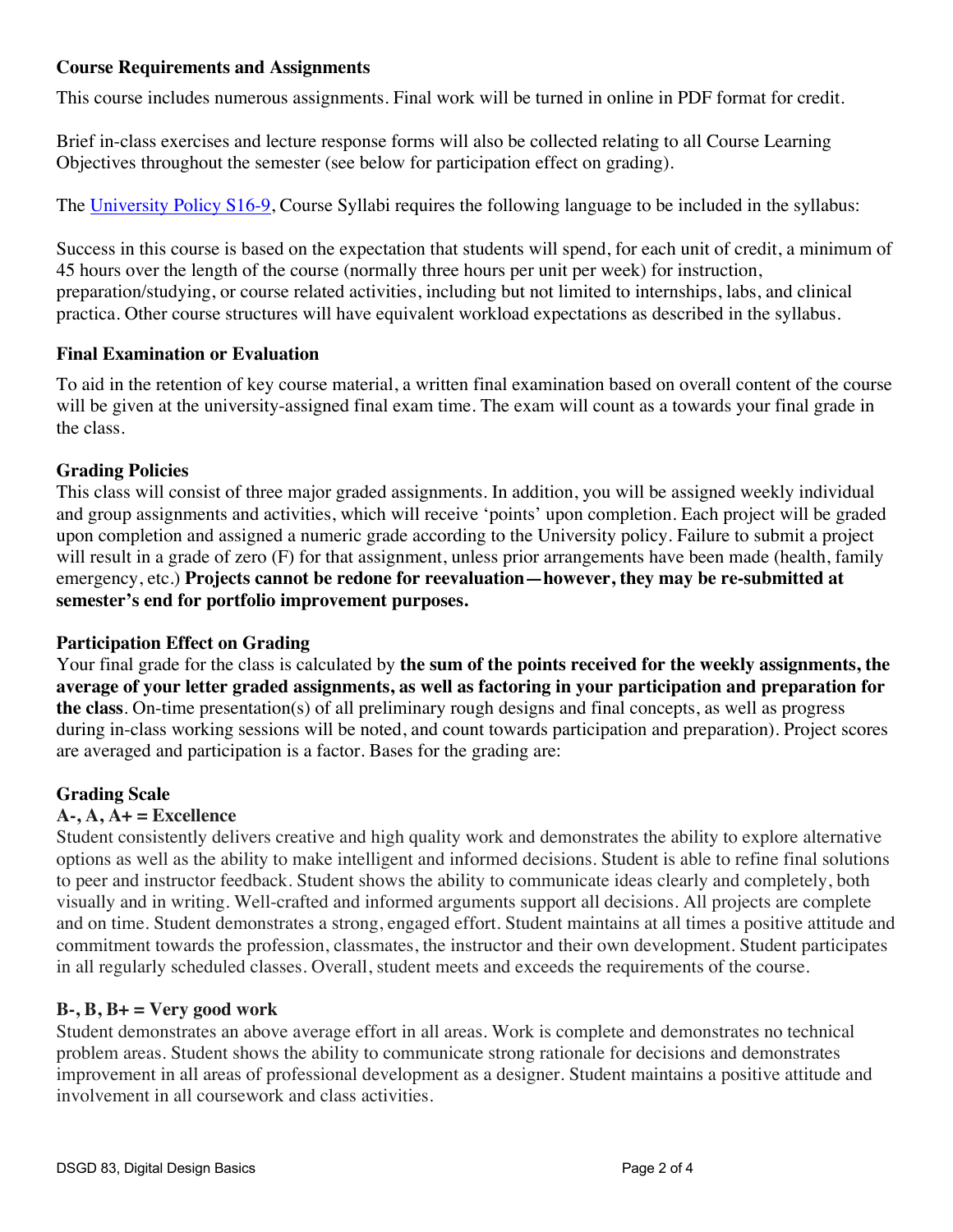# **C-, C, C+ = Adequate, average work**

Student produces the minimum work required at an average quality level and provides basic explanations for decisions. Student demonstrates a basic understanding of the principles presented in class and may have some technical problem areas. Student demonstrates average participation in all regularly scheduled classes.

## **D-, D, D+ = Poor work and lack of effort**

Student produces the minimum work required at below average quality and demonstrates little understanding of the principles presented in the course.

## **F = Failure to meet the course requirements**

Student demonstrates a lack of understanding of the basic principles discussed in class and is unable to convey coherent ideas and technical ability as required. Student has little or no involvement in class discussions, repeatedly misses deadlines or activities, and demonstrates little commitment to learning and their own development. Student shows little participation and/or is consistently late for class.

#### **Important Notes about Grading**

It is very important to complete all projects because:

- 1) Each develops an understanding necessary for successful completion of subsequent projects.
- 2) Missing one or more of these projects will lower your course grade substantially.

#### **Deadlines**

No extensions will be given except in cases of documented emergencies, such as serious illness. If such a circumstance should arise, please contact the instructor as early as possible and be ready to provide documentation.

#### **Late Assignments**

It is essential that you keep up with the course work and submit all assignments in a timely manner. Assignments will lose a full letter grade for each class day late. Graded assignments more than 3 class days late will not be accepted. In such cases, a grade of zero credit will be entered.

## **Extra Credit**

Out of general fairness to all students, there will be no individual opportunities for extra credit projects given in this class.

## **Classroom Protocol (Including Virtual Class Sessions)**

We are involved in a mutually beneficial communal learning experience, one that requires full attention and respectful behavior toward all members of the class. In order to maximize the learning experience, students are required to observe the following:

• Students must take every step necessary to minimize distractions during class.

• Students are expected to login on time and to remain in class until the class is over, or excused. If you have a prior engagement that requires you leave before the end of class, please inform the instructor before class.

• It is your responsibility to inform yourself of any content, announcements, or requirements that you miss due to late arrivals. Do not interrupt class to ask about these. Please email me or ask questions after class if you feel like you have missed anything or need clarification.

• Electronic devices not directly pertaining to your participation in this class must be turned off and put away before class starts. This means you may not place or receive calls, messages, play games, check e-mail, surf the web, visit social media, etc.

• Please do not eat during class.